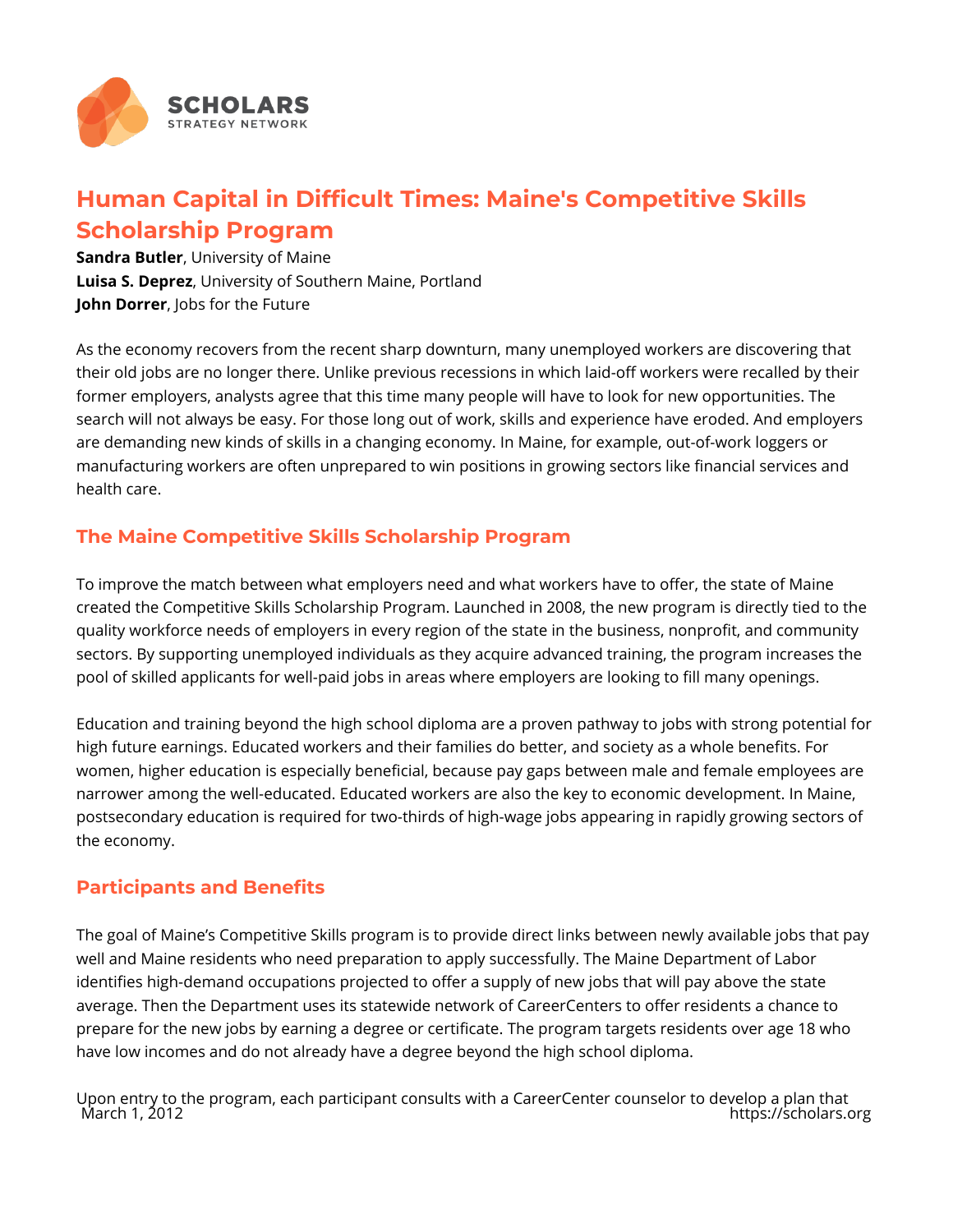matches his or her objectives with emerging occupational opportunities and ap programs. With a plan in place, each participant receives a grant of up to \$8,0  $($ \$4,000 for half time). The grant can be used to pay for an array of educational fees, along with necessary supports such as child care, transportation, and bo

#### How Well Does the Program Work?

To learn more about the first cohort in the Competitive Skills program, we sent in April 2009. Just over forty percent returned the surveys, representative of a and region of residence, but skewed toward the older enrollees. The results of the survey showed that most enrollees were the very people the men and women with high school diplomas or general equivalency diplomas, wh wages and had experienced considerable job instability and financial hardship. jobs, most respondents did not have health benefits or paid sick days. Addition important program achievements:

- " Contacted by program staff in January 2010, 70% of the program s first gra time jobs, and another 20% were employed part-time. Full-time employees average hourly wage 41% higher than program entrants.
- "A 2010 report to the Maine legislature noted that program participants are occupations that offer salaries nearly double their previous earnings.
- "Participants are staying in school and graduating. A September 2011 repor in two-year (47%) or four-year (35%) degree programs preparing for jobs than they previously earned.

"Many more Mainers want to enroll; demand far exceeds current capacity an

#### Broader Lessons

The key to the Maine Competitive Skills program is the clear understanding tha educational preparation, skills, and job performance are rapidly changing. Gro work environments than sectors reporting employment declines. In such a rapid for laid-off workers during difficult times has to mean more than just handing o business recovers. True security requires new preparation repositioning men work, or have only unstable job prospects to enable them to compete for bett

So far, Maine s Competitive Skills Scholarship Program has shown itself to be response to the need for enhanced postsecondary education and training amon workers. Although it is still too early to report on how the program will influen individuals, or affect the supply of skilled labor for Maine businesses, initial i

Read more in Sandra S. Butler, Luisa S. Deprez, John rDvoersrtein,gaimd HAuntan Main, [Capital in Difficult Economic Times: Maine s Competitive S](http://digitalcommons.library.umaine.edu/cgi/viewcontent.cgi?article=1071&context=mpr)kMlasn&cPholicc nship Pro<br>March 1, 2012